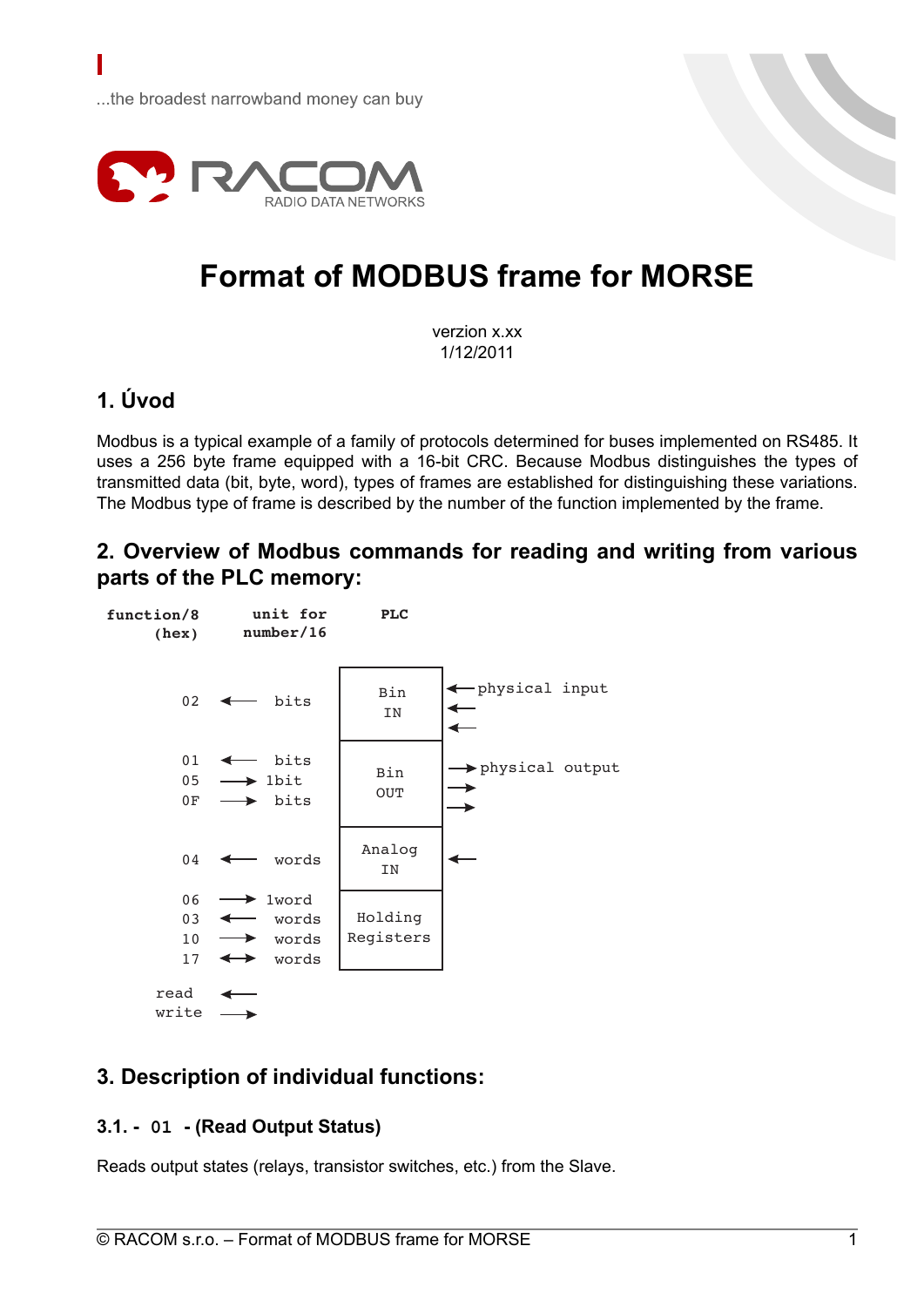The basic unit read by means of this function is one output – for us this means one bit. Of course as the protocol is able to transfer one byte as the smallest element output bits are combined into bytes. The Master can address more bits at once. It then obtains them stacked into several bytes of the reply.

Typical forms of frames then look as follows:

request

| adr/8 | fce/8 | start/16 | number/16 | crc/16 |

## reply

| adr/8 | fce/8 | cnt/8 | data/8 \* cnt | crc/16 |

- adr address of PLC on Modbus, this address must be unique within the whole bus. The address is the same for a request as for a reply.
- fre function, which the PLC performs after receiving the frame
- start start address of data (output), which is to be processed
- number number of items (bits), which are to be processed
- cnt number of frame data bytes
- data actual data of the request aligned into 8 bits
- adr security word

## **Example:**

If we have the state of outputs in our PLC from the zero address 0x1480. The PLC has an address on the Modbus of 0x10. Using the function 01 first we read everything at once and then the second part only.

#### request for the first case:

 $1001$  0000 0010  $\text{crc}$  – we want 16 outputs from the zero position reply:

## odpověď:

1001 0214 80 crc – all 16 outputs returned. It is necessary to point out that data is not aligned into an even number of bytes as is common in MORSE networks.

## request for the second case:

1001 0008 0008 crc – we want 8 outputs from the eighth position

## reply:

1001 0180 crc – 8 outputs returned. As is seen outputs are organised in Intel format (little endian).

## **3.2. - 02 - (Read Input Status)**

It is absolutely identical to the previous function, but it reads inputs from the Slave PLC. The form of frames are also the same.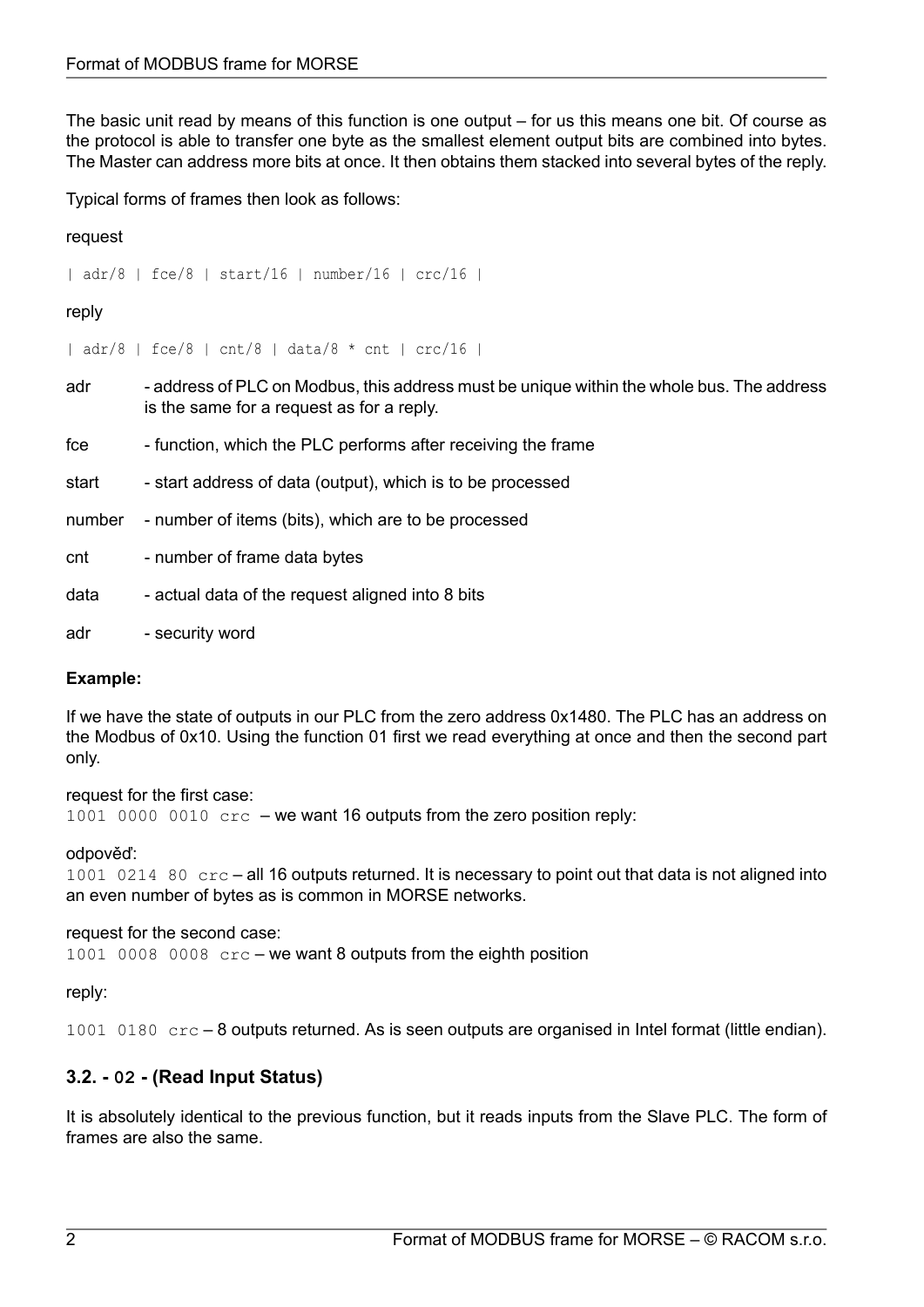## **3.3. - 03- (Read Holding Registers)**

16 bit memory registers return from the PLC. These registers are general purpose. In our case they are used for cache and packet mode. The frames then look as follows:

request

| adr/8 | fce/8 | start/16 | number/16 | crc/16 |

reply

| adr/8 | fce/8 | cnt/8 | data/8 \* cnt | crc/16 |

adr - address of the PLC on the Modbus

fre function, which the PLC performs after receiving the frame

start - start address of data (output), which is to be processed

number - number of items (words), which are to be processed

cnt - number of frame data bytes

data - content of required registers aligned into 16 bits

crc - security word

#### **Example:**

In our PLC from the previous example the contents of three registers from the zero address are 0x1480, 0x3450 and 0x4054.

request:

```
1003 0000 0003 crc
```
reply:

1003 0614 8034 5040 54 crc – again the frame is not aligned into an even number of bytes.

## **3.4. - 04- (Read Input Registers)**

In principle this is the same as the function for reading registers. The difference of course is that it returns the states of analog inputs.

#### **3.5. - 05- (Force Single Output)**

It sets one output, i.e. one bit. As the binary output can only be set or deleted the forms of commands are very simple.

request

```
| adr/8 | fce/8 | stat/16 | 0xFF00 | cr/16 | - for setting 1 output
| adr/8 | fce/8 | start/16 | 0x0000 | crc/16 | – for deleting 1 output
reply
| adr/8 | fce/8 | start/16 | 0xFF00 | crc/16 | or
```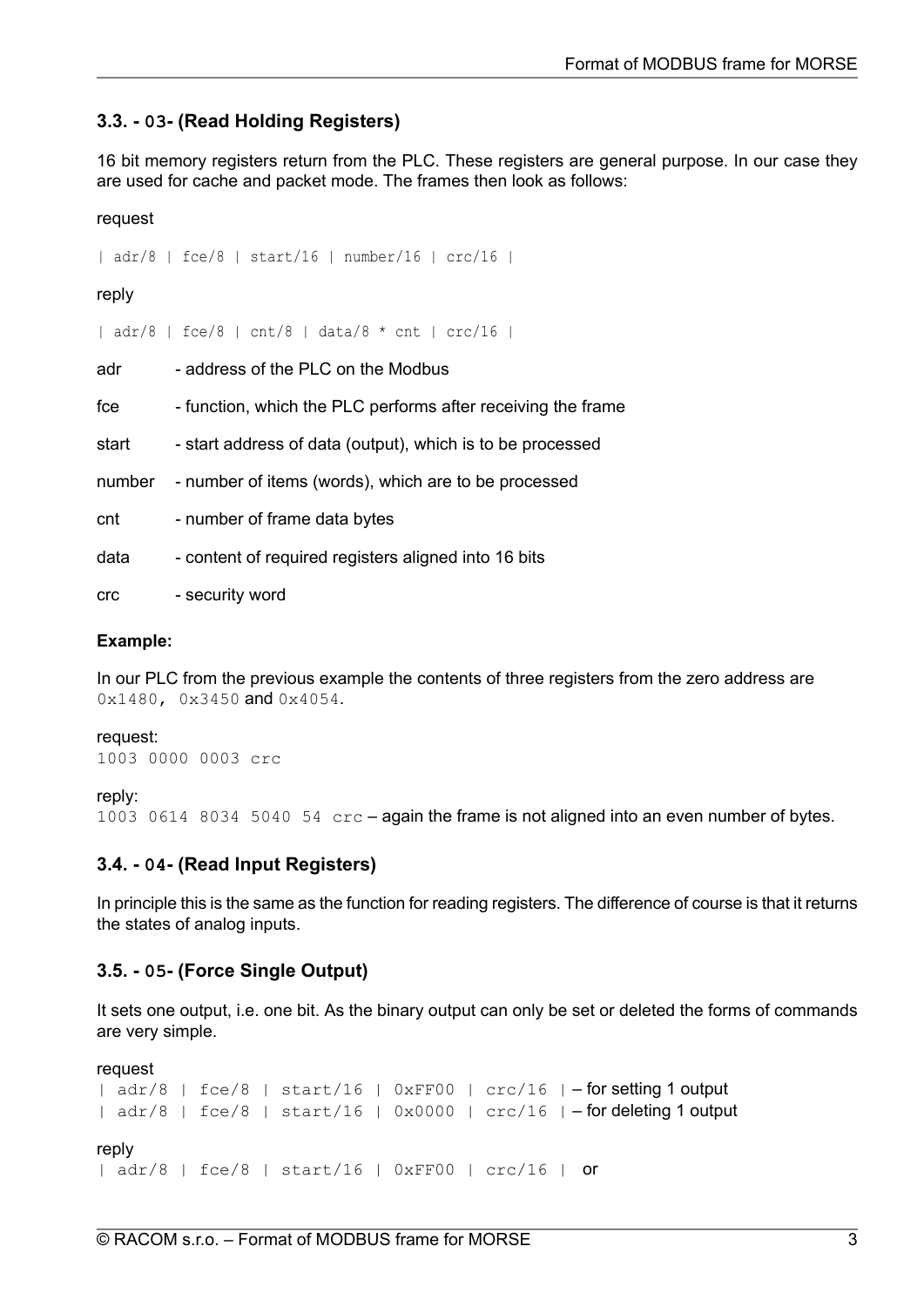|  $adr/8$  |  $fce/8$  |  $start/16$  |  $0x0000$  |  $crc/16$  |  $-$  it is a simple copy of the request.

- adr address of the PLC on the Modbus
- fce function, which the PLC performs after receiving the frame
- start start address of data (output), which is to be processed
- crc security word

### **3.6. - 06- (Preset Single Register)**

Sets the content of one register = 1 word. It is a similar function to the previous one however the state of the register appears instead of the state of the bit.

```
request
```
| adr/8 | fce/8 | start/16 | data/16 | crc/16 |

reply

|  $adr/8$  |  $fce/8$  |  $stat/16$  |  $data/16$  |  $cr/16$  |  $-$ again it is a simple copy of the request

- adr address of the PLC on the Modbus
- fce function, which the PLC performs after receiving the frame
- start start address of data which is to be processed
- data content of written register
- crc security word

#### **3.7. - 0F hex- (Force Multiple Outputs)**

Simultaneous setting of more outputs.

```
request
```
| adr/8 | fce/8 | start/16 | number/16 | cnt/8 | data/8  $\star$  cnt | crc/16 |

reply

| adr/8 | fce/8 | start/16 | number/16 | crc/16 |

adr - address of the PLC on the Modbus

free - function, which the PLC performs after receiving the frame

start - start address of data (output), which is to be processed

number - number of bits for writing

- cnt number of bytes necessary for transmission of the addressed group of bits
- data  $-$  states of written outputs, words contain swapped bytes in the form L,H, L,H, L,H, ...

crc - security word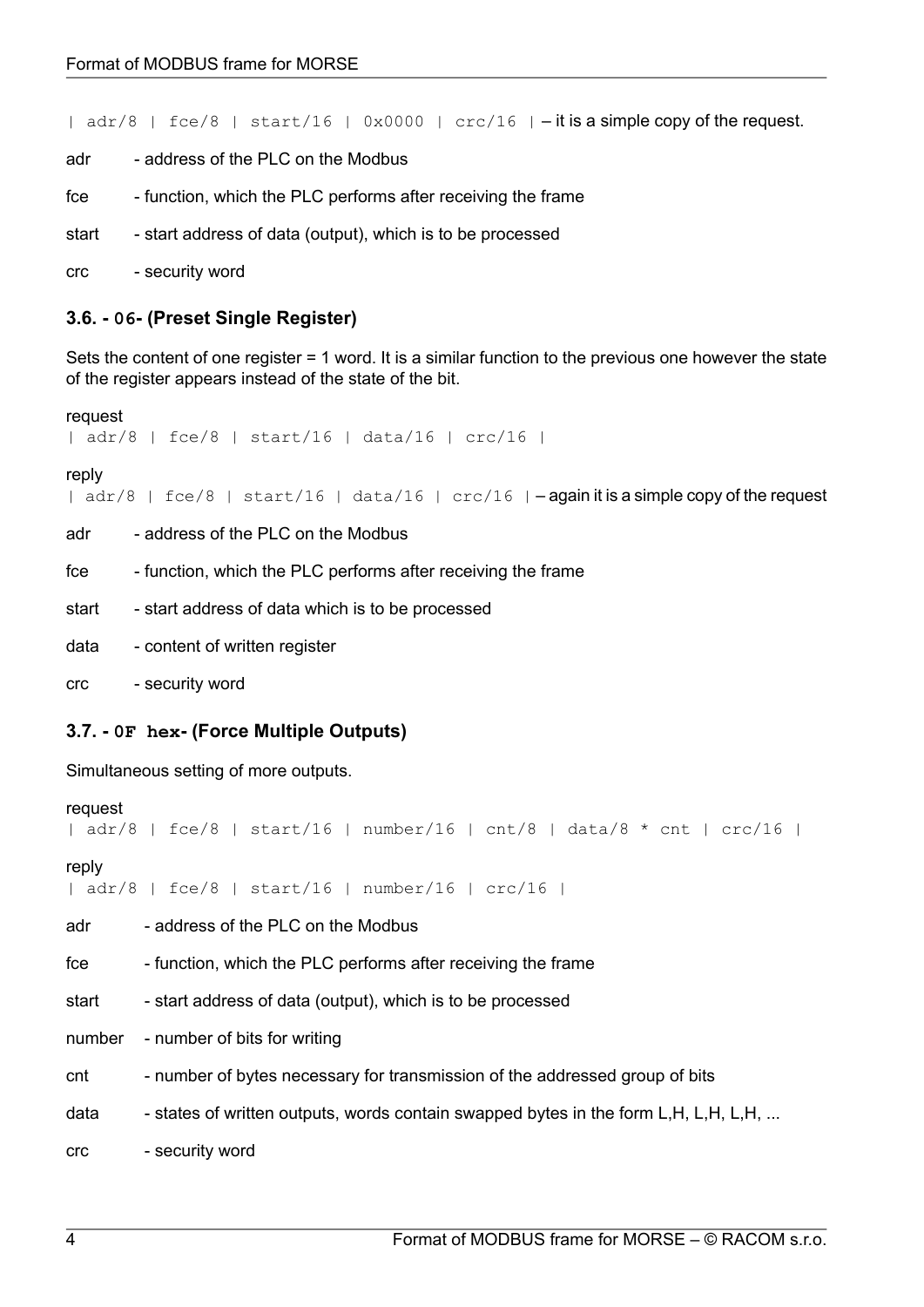## **3.8. - 10 hex- (Preset Multiple Regs)**

Similar to the previous function it sets more registers at once.

```
request
```
| adr/8 | fce/8 | start/16 | number/16 | cnt/8 | data/16 \* numb | crc/16 |

### reply

| adr/8 | fce/8 | start/16 | number/16 | crc/16 |

adr - address of the PLC on the Modbus

fre - function, which the PLC performs after receiving the frame

start - start address of data (output), which is to be processed

number - number of words for writing

cnt - number of bytes necessary for the transmission of the required group of words

data - states of written registers

crc - security word

## **3.9. - 17 hex- (READ/WRITE HOLDING REGISTERS)**

Joins the functions 03 read and 06 write.

## request

```
| a/8 | f/8 | rst/16 | rno/16 | wst/16 | wno/16 | wcnt/8 | wdata/cnt*8
|crc/16 |
```
## reply

| a/8 | f/8 | cnt/8 | data/cnt\*8 | crc/16 |

- a slave address
- f function READ/WRITE HOLDING REGISTERS
- rst start of read area
- rno number of registers of the read area
- wst start of written area
- wno number of registers of written area
- wcnt number of bytes of data in the frame

wdata - data that should be written

If the Slave PLC does not understand something in a request/command it is obligated to return an exception. The exception should inform the Master about the situation in which it tried to work with either an unauthorised function for the given Slave or with data outside of the valid range for the given Slave PLC.